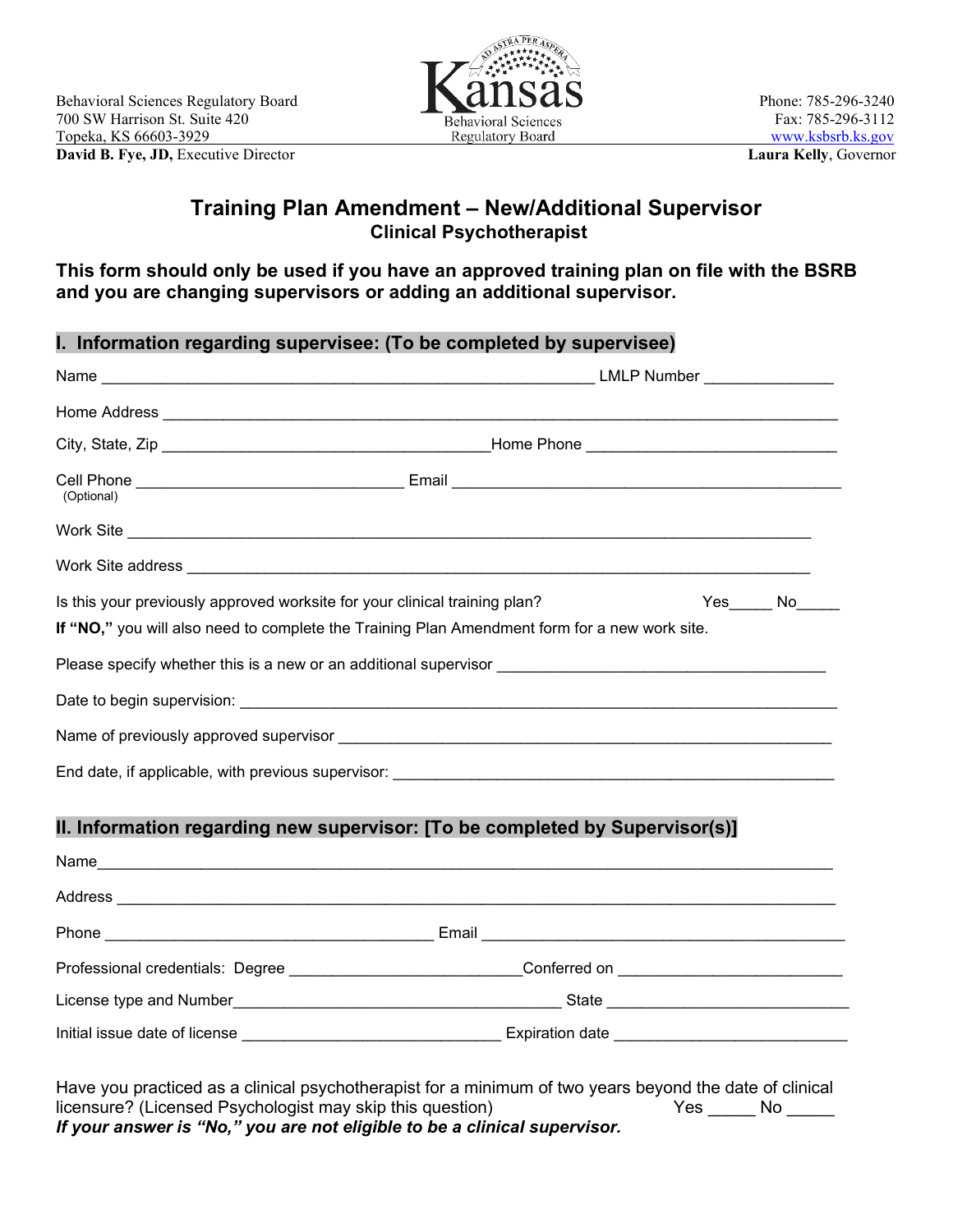|                                                                                             |  |                                                                                                                                                                                                                                                                             |  | Page 2 of 3<br>Training Plan Amendment<br>New/Additional Supervisor |  |  |  |  |  |
|---------------------------------------------------------------------------------------------|--|-----------------------------------------------------------------------------------------------------------------------------------------------------------------------------------------------------------------------------------------------------------------------------|--|---------------------------------------------------------------------|--|--|--|--|--|
|                                                                                             |  | Are you currently under disciplinary investigation, sanction, or practice limitation or any other adverse<br>action imposed by a state credentialing board or professional organization?<br>If your answer is "Yes," please explain fully in an attached, signed statement. |  | $Yes$ No $\_\_$                                                     |  |  |  |  |  |
| III. Information regarding the supervisory relationship: [To be completed by Supervisor(s)] |  |                                                                                                                                                                                                                                                                             |  |                                                                     |  |  |  |  |  |
| Please read K.A.R. 102-4-7a(c) before answering the following questions.                    |  |                                                                                                                                                                                                                                                                             |  |                                                                     |  |  |  |  |  |
|                                                                                             |  | 1. Per K.A.R. 102-4-7(c)(1) - Do you have professional authority and responsibility for the supervisee's<br>clinical functioning in the practice of masters level psychology?                                                                                               |  |                                                                     |  |  |  |  |  |
|                                                                                             |  |                                                                                                                                                                                                                                                                             |  | $Yes \_\_No \_\_$                                                   |  |  |  |  |  |
|                                                                                             |  | 2. Do you have a dual relationship with the supervisee?                                                                                                                                                                                                                     |  | $Yes$ No $\_\_\_\_\$                                                |  |  |  |  |  |
|                                                                                             |  | 3. Do you have knowledge of and experience with the supervisee's client population?                                                                                                                                                                                         |  | $Yes \_\_No \_\_$                                                   |  |  |  |  |  |
| employ?                                                                                     |  | 4. Do you have knowledge of and experience with the methods of practice that the supervisee will                                                                                                                                                                            |  | $Yes$ No $N$                                                        |  |  |  |  |  |
|                                                                                             |  | 5. Do you have an understanding of the organization and administrative policies and procedures of the<br>supervisee's practice setting?                                                                                                                                     |  | Yes No                                                              |  |  |  |  |  |
|                                                                                             |  | 6. Are you a staff member of the practice setting?                                                                                                                                                                                                                          |  | Yes No                                                              |  |  |  |  |  |
|                                                                                             |  | If not, please answer the following five questions:                                                                                                                                                                                                                         |  |                                                                     |  |  |  |  |  |
|                                                                                             |  | A. Do you have a sound understanding of the practice setting's missions, policies, and<br>procedures?                                                                                                                                                                       |  | Yes No                                                              |  |  |  |  |  |
|                                                                                             |  | <b>B.</b> Is the extent of your responsibility for the supervisee clearly defined in terms of client cases<br>to be supervised, role in personnel evaluation within the practice setting, and other aspects<br>of the clinical supervision training plan?                   |  | $Yes \_\_No \_\_$                                                   |  |  |  |  |  |
|                                                                                             |  | <b>C.</b> Is the responsibility for payment of supervision clearly defined?                                                                                                                                                                                                 |  | $Yes \_\_No \_\_$                                                   |  |  |  |  |  |
|                                                                                             |  | <b>D.</b> Is the supervisee paying the supervisor directly for supervision?                                                                                                                                                                                                 |  | Yes No                                                              |  |  |  |  |  |
|                                                                                             |  | <b>E.</b> Does the supervisor maintain responsibility to the client and the practice setting?                                                                                                                                                                               |  |                                                                     |  |  |  |  |  |
|                                                                                             |  |                                                                                                                                                                                                                                                                             |  | $Yes \_\_No \_\_$                                                   |  |  |  |  |  |
|                                                                                             |  | 7. Will you perform the following?                                                                                                                                                                                                                                          |  |                                                                     |  |  |  |  |  |
|                                                                                             |  | A. Provide oversight, guidance, and direction of the supervisee's clinical practice of master's<br>level psychology by assessing and evaluating the supervisee's performance?                                                                                               |  | $Yes \_\_No \_\_$                                                   |  |  |  |  |  |
|                                                                                             |  | B. Conduct supervision as a process distinct from personal therapy, didactic instruction, or<br>masters level psychology consultation?                                                                                                                                      |  | $Yes$ No $\_\_$                                                     |  |  |  |  |  |
|                                                                                             |  | C. Provide documentation of supervisory qualifications to the supervisee? Yes _____No _____                                                                                                                                                                                 |  |                                                                     |  |  |  |  |  |
|                                                                                             |  | <b>D.</b> Periodically evaluate the supervisee's clinical functioning?                                                                                                                                                                                                      |  | Yes No                                                              |  |  |  |  |  |